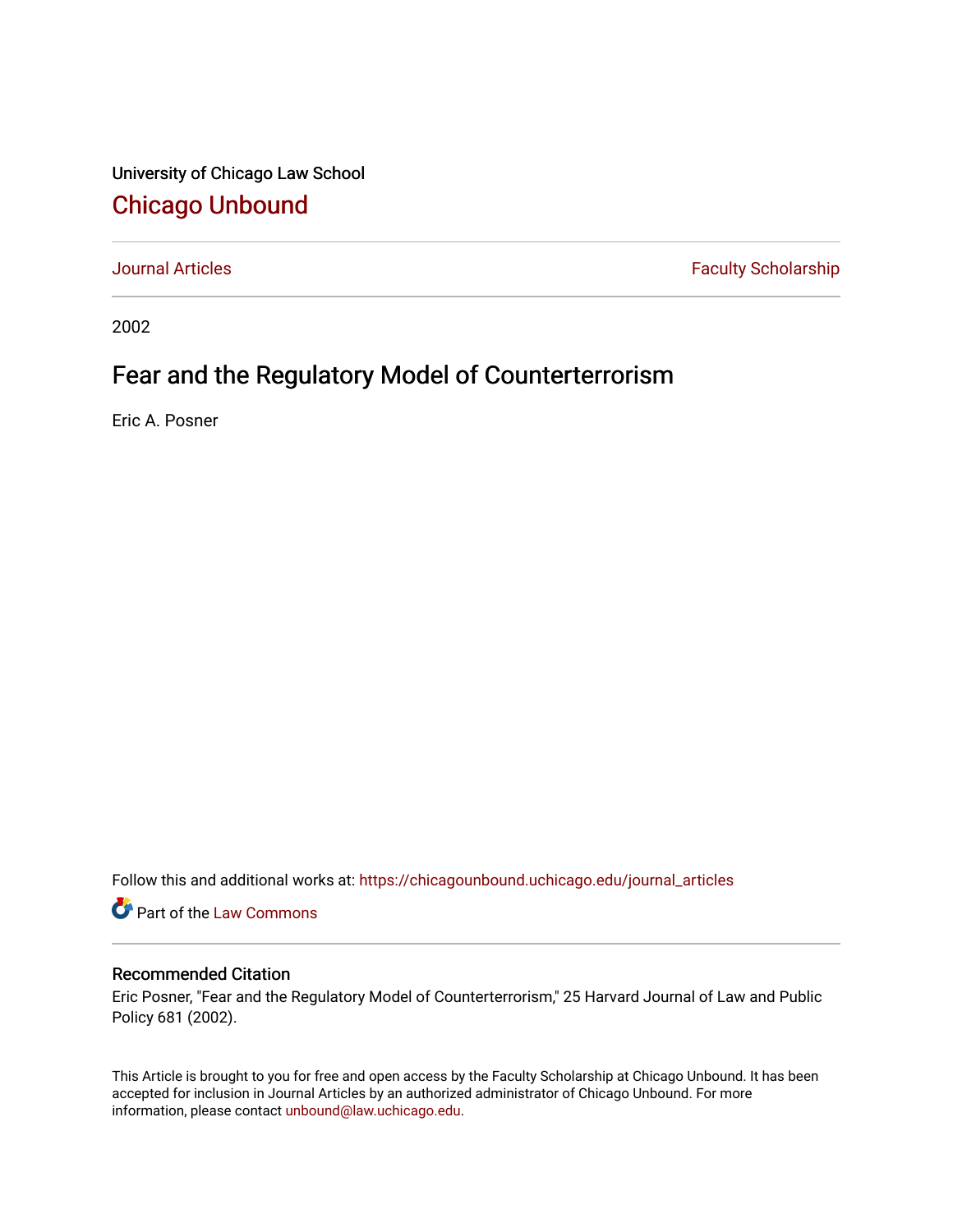## FEAR AND THE REGULATORY MODEL OF COUNTERTERRORISM

## ERIC A. POSNER

In the aftermath of the terrorist attacks of September 11, two models of government response dominated public discussion. One model vests the criminal justice system with the authority to combat terrorism. The FBI and local authorities track down the terrorists; lawyers prosecute and defend them in courts; judges and juries try them; prisons await them. If terrorists or their associates reside abroad, American officials apply for extradition under existing treaties. Another model vests the military with the authority to combat terrorism. While the military pursues terrorists overseas, local officials exercise emergency powers to detain, search, and interrogate. The government does not so much punish the terrorists as disrupt their networks, harass their supporters, and defeat them on the field of battle. Authorities may use propaganda and censorship, and may abrogate civil liberties to a limited extent.

A third model of government response to terrorism has received less attention. This model views terrorist threats as risks to public health and safety, risks that call for a bureaucratic response. Unlike the military and law enforcement models, the third model, the regulatory model, focuses on the need for long-term reform of regulatory agencies, such as OSHA, EPA, and FDA.

Regulatory agencies have jurisdiction over countless activities vulnerable to, or related to, terrorist attacks, and they have increased their counterterrorist regulatory activity dramatically in the months since September 11. OSHA has issued guidelines for the handling of mail that potentially

<sup>\*</sup> Professor of Law, University of Chicago Law School. Thanks to Cass Sunstein for comments, Tana Ryan for research assistance, and The Sarah Scaife Foundation Fund and The Lynde and Harry Bradley Foundation Fund for generous financial supporL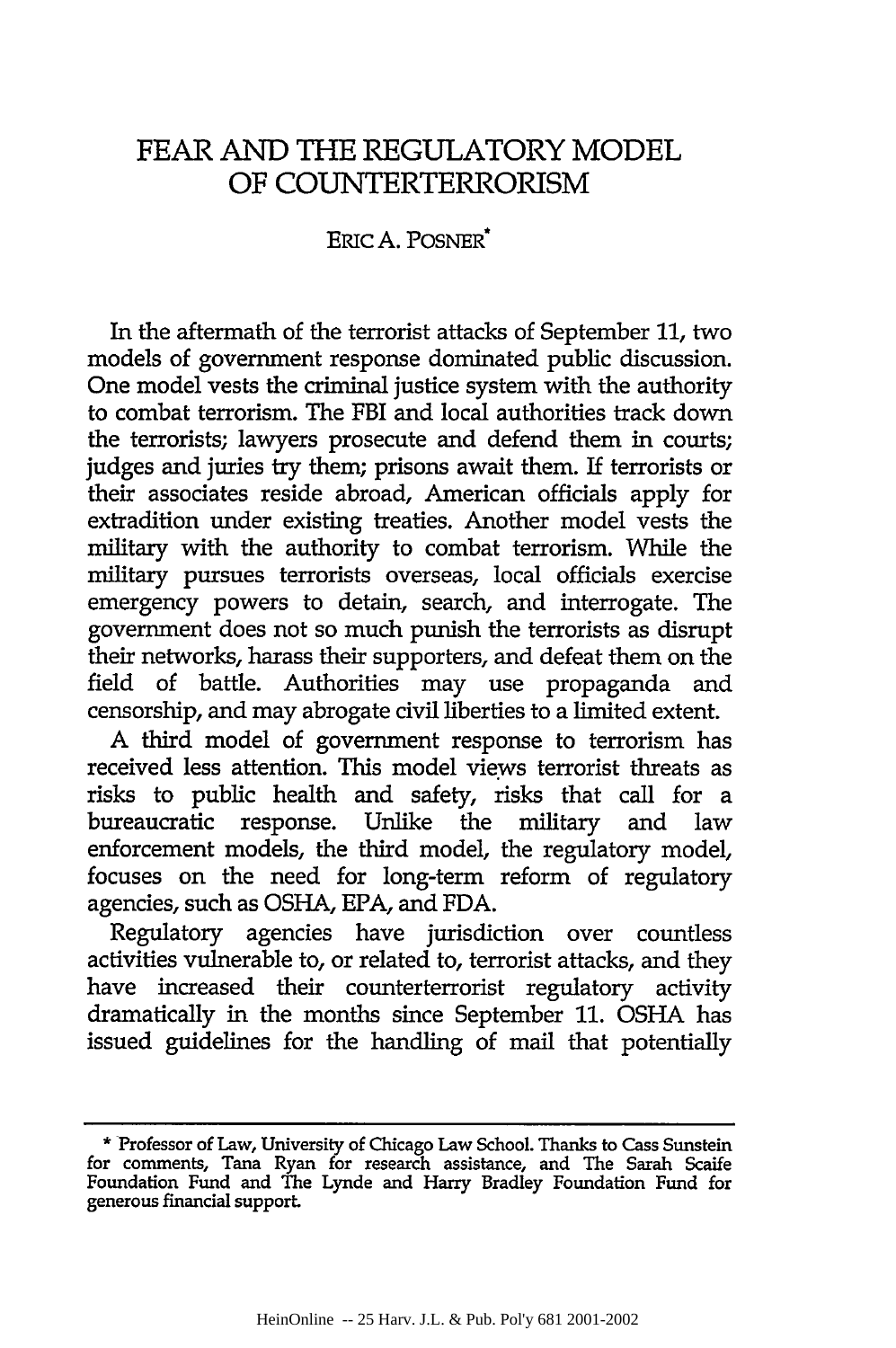contains anthrax spores.<sup>1</sup> FAA is evaluating new security standards for airports.<sup>2</sup> Bank regulators have cracked down on financial institutions used by terrorists to launder money.' EPA and DOE have reappraised the security needs of utilities, factories, and shipping companies that handle hazardous materials.4 FDA and CDC have taken a new look at the supplies of antibiotics and vaccines.<sup>5</sup>

Much regulatory activity, however, predates September 11. A recent GAO report describes earlier preparations undertaken by government agencies, focusing on coordination among federal agencies and with state and local agencies, and the development of response teams designed to contain an attack involving weapons of mass destruction.<sup>6</sup> GAO has paid less attention to more humdrum regulatory efforts to make workplaces, buildings, bridges, tunnels, dumps, and other locations more secure against terrorist attack, although the security of computer networks and air travel has received scrutiny.

The regulatory model, then, is not an innovation; it describes a longstanding element of the government's response to the threat of terrorism. It thus deserves more public and academic attention than it has received.<sup>7</sup> This Article examines the regulatory model, with special attention paid to the ways this model illuminates the problem of fear and mass panic provoked by terrorist attacks. I will emphasize the difference between using regulation to minimize *risks* that people fear, and using regulation to reduce *fear.* Both are difficult, but the

*<sup>1.</sup> See* Occupational Health and Safety Admin., *Anthrax in the Workplace: Risk Reduction Matrix, available at* http://www.osha.gov/bioterrorism/anthrax/ matrix/index.html (Nov. 26, 2001).

*<sup>2.</sup> See Largest U.S. Trade Association for Pilots Reacts to White House Aviation Security Plan,* PR NEWSWIRE ASSOCIATION, Sept. 27, 2001.

*<sup>3.</sup> See* Thomas P. Vartanian, *Sept. 11 Attacks Illustrated New Risks to Banking System,* AM. BANKER, Nov. 2,2001, at 17.

*<sup>4.</sup> See* Heather Dewar, *When Chemical Safety Is a Matter of Security,* BALT. SUN, Oct. **17,** 2001, at **Al.**

*<sup>5.</sup> See* Melody Petersen & Robert Pear, *U.S. Acts to Increase Supply of Drugs to Counter Anthrax,* N.Y. TIMES, Oct. 18, 2001, at **Al.**

*<sup>6.</sup> See* U.S. GEN. ACCOUNTING OFFICE, COMBATING TERRORISM: SELECTED **CHALLENGES AND** RELATED RECOMMENDATIONS, GAO-01-822 (2001).

<sup>7.</sup> Most academic work I have found takes for granted the military or law enforcement models. *See, e.g.,* Yonah Alexander, *Terrorism in the Twenty-First Century: Threats and Responses,* 12 DEPAUL BUS. L.J. 59 (1999/2000); IAN **0.** LESSER **ET AL., COUNTERING** THE **NEW** TERRORISM **(1999).**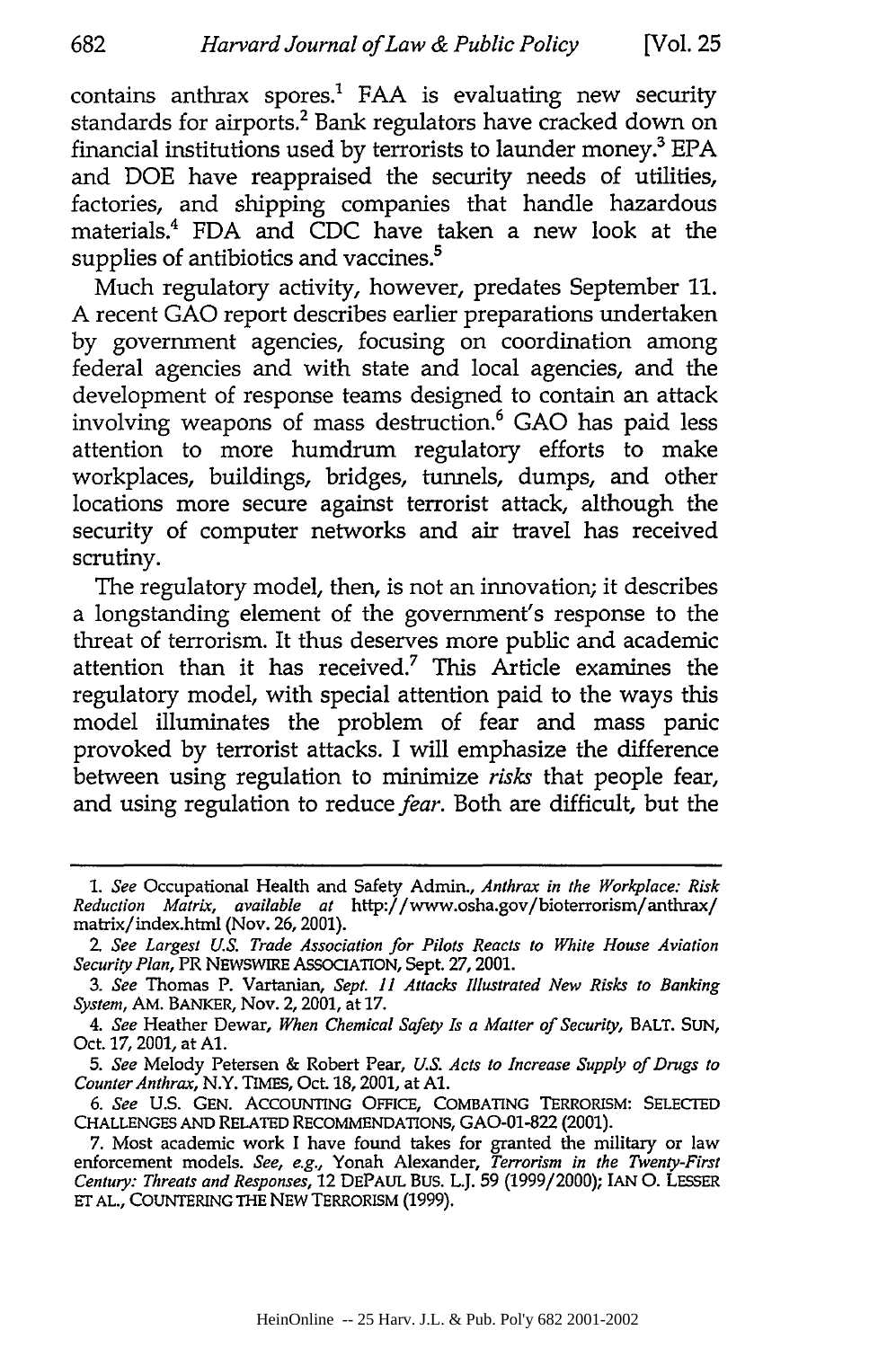latter is more ambitious and offers the most hope for undermining the use of terror to achieve political objectives.

## I. PRELIMINARIES: TERRORISM **AND** TERROR

[T]errorism [is] a distinctive mode of unconventional psychological warfare aimed ultimately at bringing about a  ${\rm climate}$  of fear and collapse in an incumbent regime or target group.

The regulatory model invites one to draw analogies between terrorism and other sources of risk. Manufacturing processes pose risks to workers; **OHSA** obliges employers to take health and safety precautions. Factory pollution creates health risks for nearby residents; **EPA** obliges factories to install scrubbers or **clean** up spills. **If** these analogies hold, then agencies should recognize that terrorism poses similar risks to the health and safety of American citizens. Although the terrorists themselves are often out of reach, agencies can require manufacturers, trucking companies, railroads, hazardous material storage facilities, airlines, and other businesses to take precautions that minimize the risks to consumers, workers, bystanders, and other individuals.

In some ways, these analogies are simple. OSHA's decision whether to regulate the handling of mail is similar to its decision whether to regulate the handling of hazardous chemicals. If the risk of contracting anthrax or another disease or injury from handling mail is high enough, and **if** employers do not have sufficient incentives to protect their employees, then **OSHA** might have reason to regulate mail rooms. The risk posed **by** terrorist attack is not in relevant respects different from the risk posed **by** dangerous machinery or pollution, and the appropriate regulatory response is well understood.

In other ways, however, the analogies are more complex. Although terrorist attacks can kill and injure thousands of people and cause immense damage to property, the essence of terrorism, as the name implies, is not destruction but terror. Destruction is a means to the end, and the end is a psychological effect. Terrorists use terrorism in order to demoralize the citizens and public officials of the target nation

**<sup>8.</sup>** PAUL WILKINSON, TERRORISM **AND** THE LIBERAL **STATE** 114 **(2d** ed. **1986).**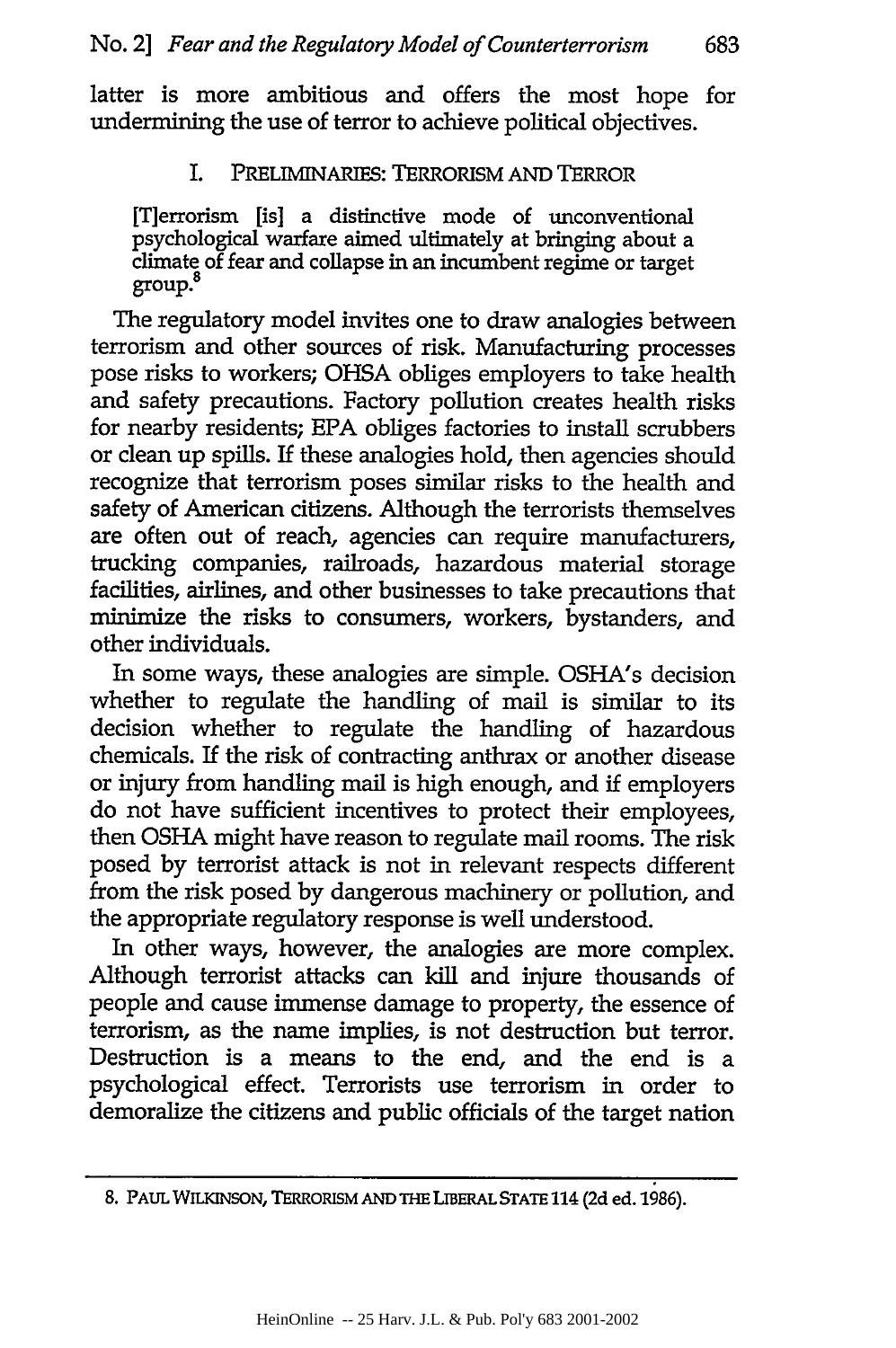and to promote their own political goals. Because the terrorists' weapon is fear, the regulatory response to terrorism must make fear the object of special concern.

The central role of fear in the regulatory response to terrorist risks does not make the regulatory model false. Rather, it directs attention to existing regulatory activities that take special account of public fear. One thinks of the regulation of nuclear power plants, toxic waste dumps, carcinogenic pesticides, and air travel. Experience with the regulatory response to fear provoked by these activities provides insights that can be used in formulating a regulatory response to terrorism.

The remaining Parts of this Article discuss three areas of regulation that demand reappraisal in light of the threat of terrorism: cost-benefit analysis, regulatory interventions, and institutional reform.

## II. EVALUATING REGULATIONS USING COST-BENEFIT ANALYSIS

## *A. The Nature of Fear*

Fear is a complex psychological phenomenon, and it sits uneasily with the rational actor premises of standard accounts of risk regulation. One can, without fear, recognize a danger, appraise the risk, and take steps to minimize the risk; this is a purely cognitive response. But a person confronted by a danger frequently has an involuntary emotional reaction. The fearful person experiences a narrowing of attention toward the threat and a disagreeable feeling that he can alleviate only by yielding to the urge to flee.

Although the psychology of fear remains mysterious, some things about fear are relatively well understood.<sup>9</sup> First, a fearful person typically misperceives, or acts as though he misperceives, the magnitude of the risk. Fear interferes with normal Bayesian updating: one can feel fear about, and react disproportionately to, a threat that carries with it small probability of harm. People also treat different but equally

**<sup>9.</sup> For** a **discussion, with special** attention **to risk regulation and** citations **to the** psychology literature, **see** Eric **A.** Posner, *Law and the Emotions,* **89** GEO. LJ. **1977, 2002-06 (2001).**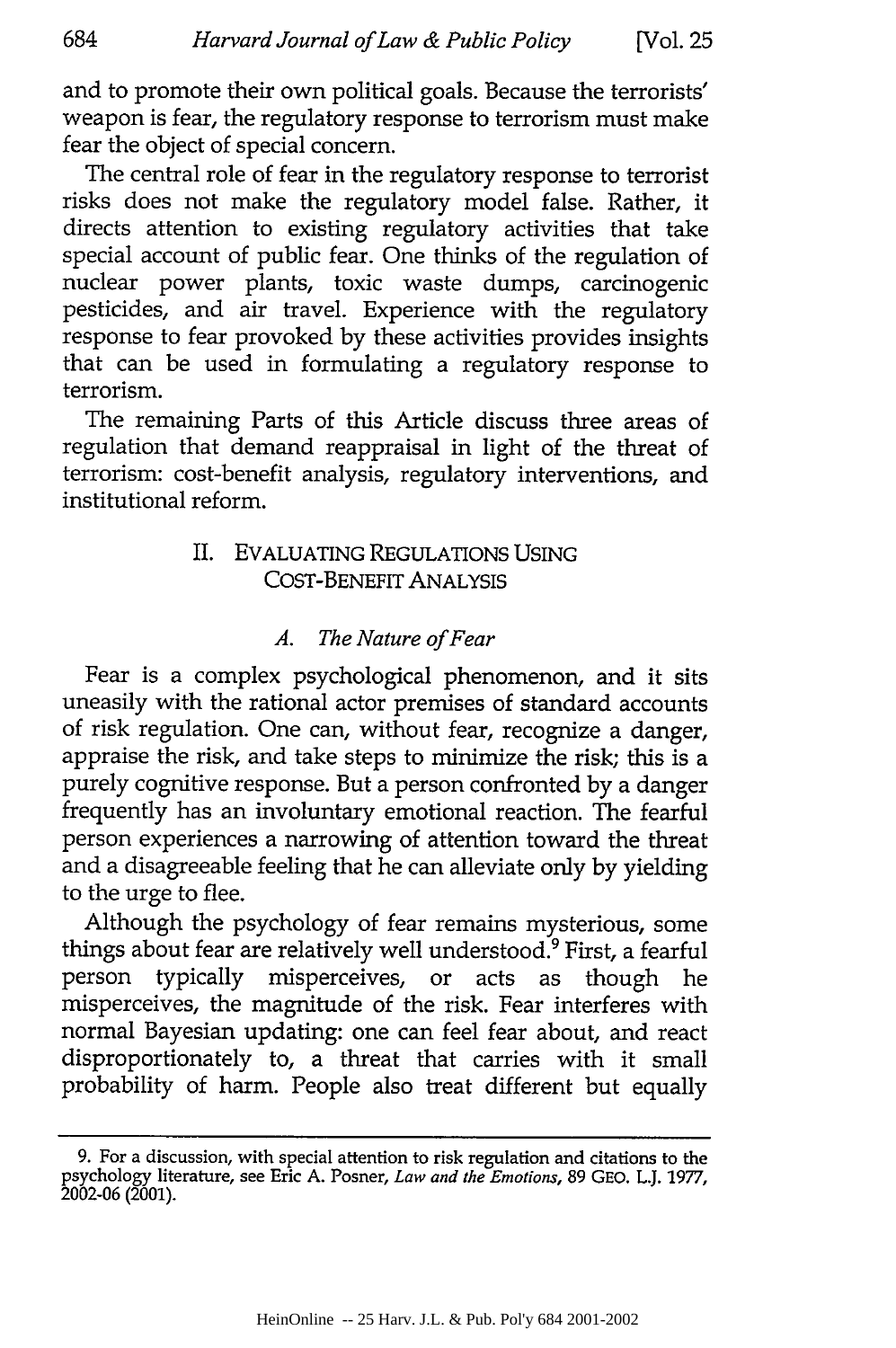frightening risks as though they were the same. $^{10}$ 

Second, a fearful person has, as observed above, a strong desire to withdraw from the threat. One can think of this desire more formally as a "hedonic cost" that people are willing to pay to avoid. From a normative, cost-benefit perspective, the existence of fear raises the question of whether the government should devote resources to eliminating or reducing fear on the ground that it constitutes a welfare loss. This possibility can be contrasted with the normal practice of using regulation to reduce risks to life, health, safety, and property, not to alleviate directly unpleasant mental states.

Third, fear is contagious: one person can become fearful upon observing that another person is fearful.<sup>11</sup> We talk of bank panics and food safety scares. Although it is rational to withdraw your money from an uninsured bank **if** other depositors are withdrawing their money, in a real bank panic people are frightened and anxious; they stop thinking clearly. Panics can have powerful psychological and physiological consequences: people fall **ill** when other people fall ill as a result of false beliefs about exposure to toxic agents.<sup>12</sup>

Each of these elements of fear has special consequences for the regulation of terrorist risks, and we discuss them in turn.

## *B. Fear as Risk Misperception*

Cost-benefit analysis uses what I will call, though mindful of the problems with this concept in probability theory, "objective" probabilities of harm. By this, I mean only that an agency calculates the benefit of a safety regulation using the actual decrease in risk caused by the regulation, rather than the public's perception of the decrease in risk. For example, **if** a safety device reduces the probability of a fatal automobile accident by one percent, but drivers believe that it reduces the probability by five percent, the agency would use the one percent figure.

**<sup>10.</sup>** *See* George F. Loewenstein, Elke **U.** Weber, Christopher K. Hsee **&** Neil Welch, *Risk as Feelings,* **127 PSYCHOL. BULL. 267** (2001). For a discussion of the implications of "probability neglect" for law and public policy, see Cass R. Sunstein, Probability Neglect: Emotions, Worst Cases, and Law (2001) (unpublished manuscript, on file with author).

**<sup>11.</sup>** *See* Steven P. Schwartz, Paul **E.** White **&** Robert **G.** Hughes, *Environmental Threats, Communities and Hysteria, 6* **J. PUB.** HEALTH POL'Y **58, 63-65 (1985).**

*<sup>12</sup> See id.*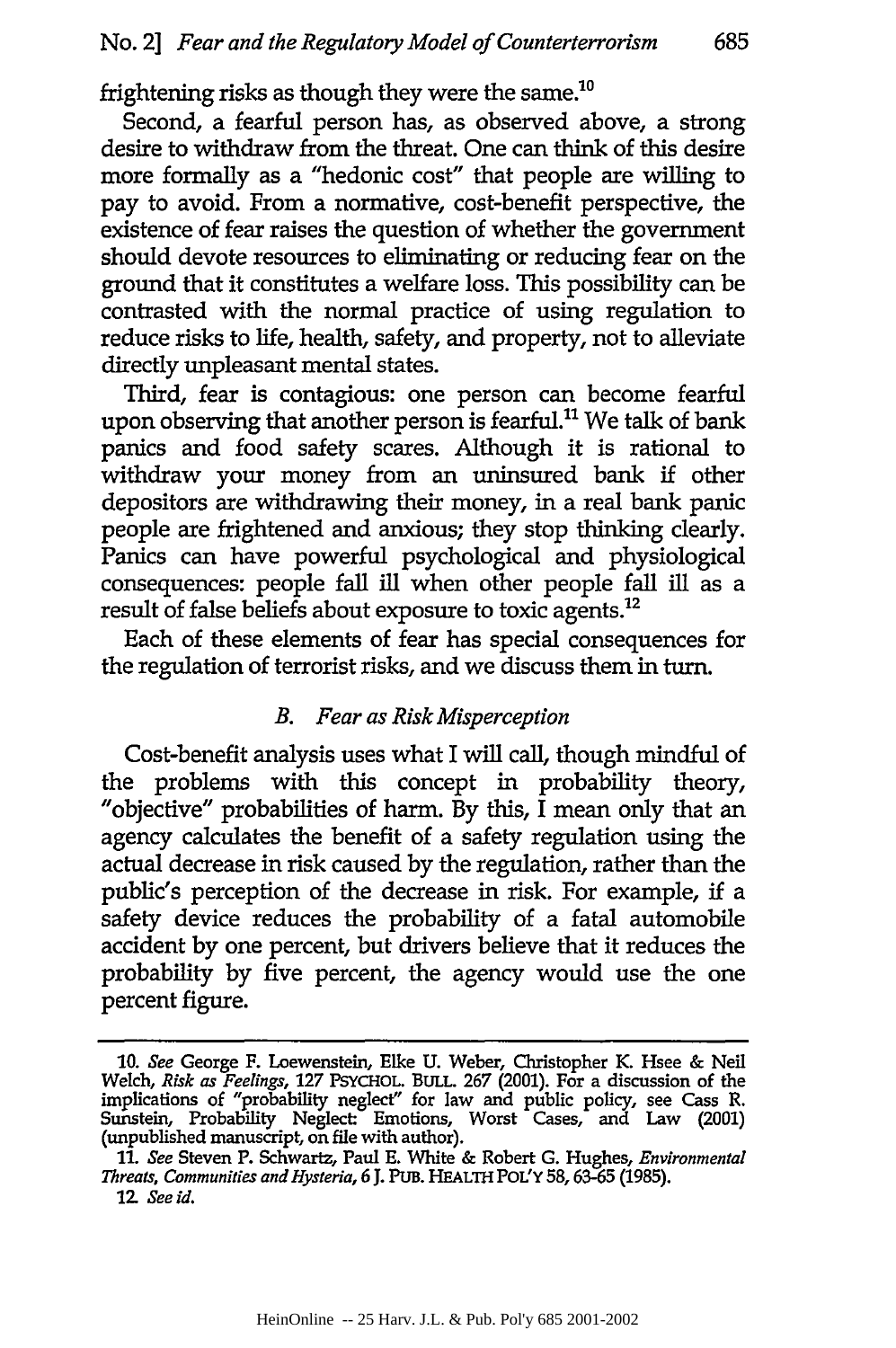The divergence between subjective and objective probabilities can cause trouble. If drivers do not learn the true effect of the safety device, they will drive too much or with insufficient care, possibly causing more fatalities than they caused prior to the regulation.<sup>13</sup> In relying on objective probabilities agencies assume that the latter closely enough approximate subjective probability estimates, or else that individuals will soon enough discover the truth as they acquire experience or respond to further regulatory efforts to disseminate information about objective risks. These assumptions are probably justified in normal cases by the difficulty of acquiring data about subjective probabilities and of formulating a regulatory response tailored to individuals' misperception of risks. But terrorist threats aggravate these problems and could force regulators to confront them head on. If the purpose of terrorism is to sow fear, then one of the main effects of successful terrorism will be widespread misperception about the dangerousness of airline travel, tall buildings, public spaces, and the other targets of terrorist attack. Terrorism, then, might call for a special regulatory response, one that takes greater account of public fear than ordinary regulation does. But what should this response be?

In principle, the response should resemble agencies' responses to other risks about which the public is persistently misinformed. Agencies often combat misinformation by providing information to the public or by compelling firms to provide information to the public. However, fear and misinformation are not the same thing. Fearful people with the correct information still act as though the probability of the dreaded risk is higher than it is.

Another possibility is for agencies to overregulate relative to objective risks. If people overestimate the risk of a terrorist attack on a building, then agencies should require buildings to install safety devices that would not be justified by a conventional cost-benefit analysis. But because people who fear a particular threat are insensitive to slight changes in the underlying probability of the harm, they might not change

<sup>13.</sup> *See* Matthew D. Adler & Eric A. Posner, *Implementing Cost-Benefit Analysis When Preferences Are Distorted,* **29** J. **LEGAL STUD. 1105** (2000).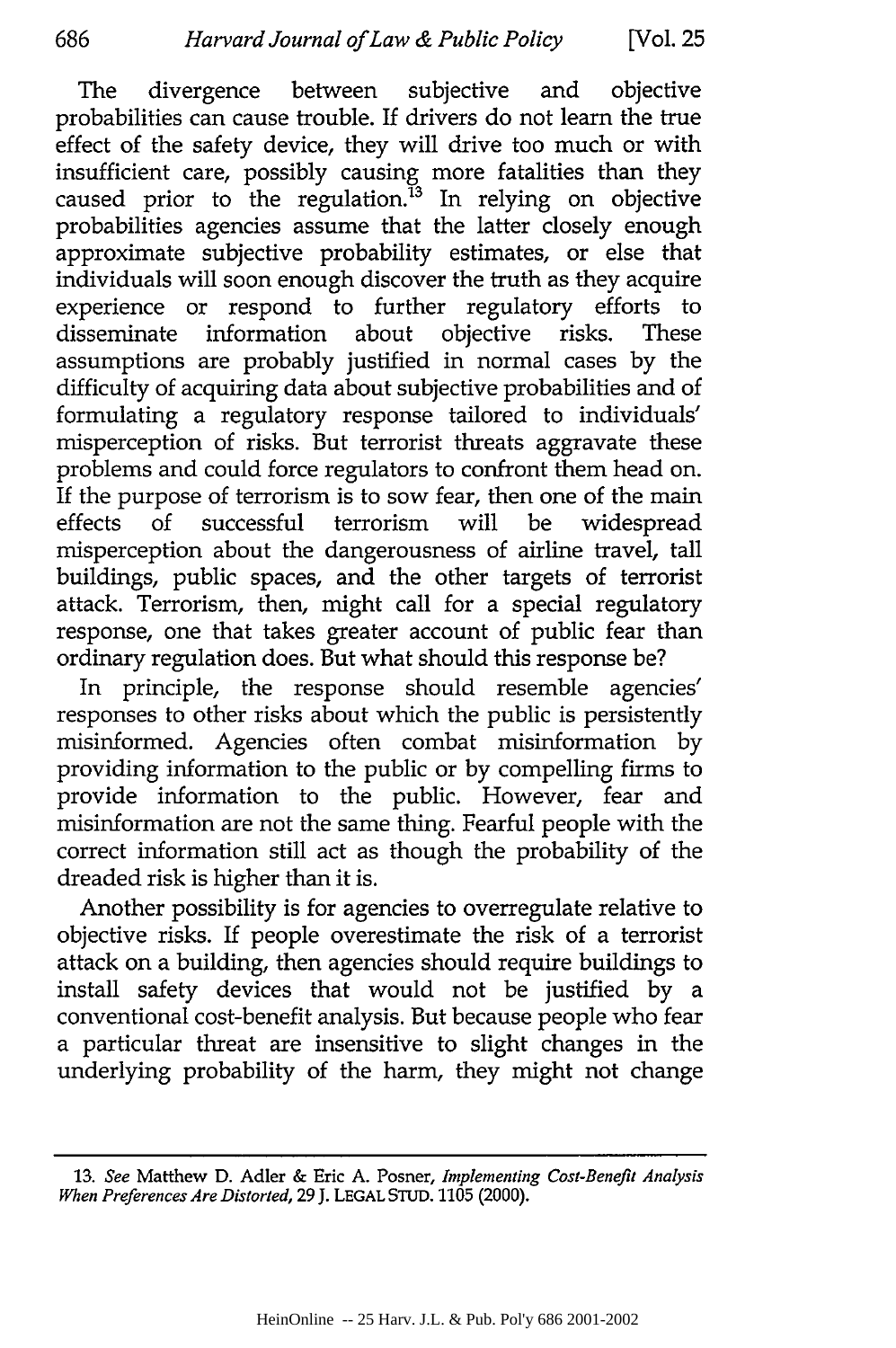their behavior in the desired way.<sup>14</sup>

## *C. Fear as Harm*

In theory, cost-benefit analysis counts as a harm anything that people are willing to pay to avoid. In practice agencies restrict their focus to death, illness, injury, environmental degradation, and property loss. They do not treat the fear of an injury, or of a particularly bad kind of death or injury, as a harm in itself.<sup>15</sup> Yet, as I have argued, the experience of fear is a hedonic loss, and people are willing to pay money in order to reduce their feelings of fear and anxiety. Agencies' neglect of fear probably reflects the difficulty of acquiring reliable data about people's emotional reactions. This response is pragmatic; it has no theoretical basis in the normative underpinnings of cost-benefit analysis.

Because terrorism generates fear, and is intended to do so, it raises the question whether agencies should reconsider their neglect of the costs of fear. If so, how?

Initially, we must distinguish the fear that accompanies the harm itself and the fearful anticipation of the harm. A quick death while asleep involves no emotional trauma; a slow wasting illness does. For these reasons, one might want to treat the latter as worse, that is, as more costly, justifying stricter regulation of the harm-causing agent, than the first.<sup>16</sup> But I want to focus on the anticipatory fear caused by terrorism. After the attack on September 11, people feared traveling by airplane and occupying tall buildings more than they did before. The fear results in a hedonic loss and in costly adjustments, such as travel by automobile. Should regulations be designed to reduce this ex ante cost?

The answer depends, in part, on the sensitivity of fear to regulatory efforts to alleviate it. Greater airline safety regulation could reduce the risk of death and, at the same time, people's anticipatory fear. If so, the benefit of the *actual* reduction in fear should be added to the *expected* benefit of lives saved. The two benefits are not necessarily related. Visible but ineffectual regulations might reduce fear but not the risk of

**16.** *See id.* at 268-69.

<sup>14.</sup> For more discussion of these problems, see *id.*

**<sup>15.</sup>** *See* Cass R. Sunstein, *BadDeaths,* 14 **J.** RISK **& UNCERTAINTY 259 (1997).**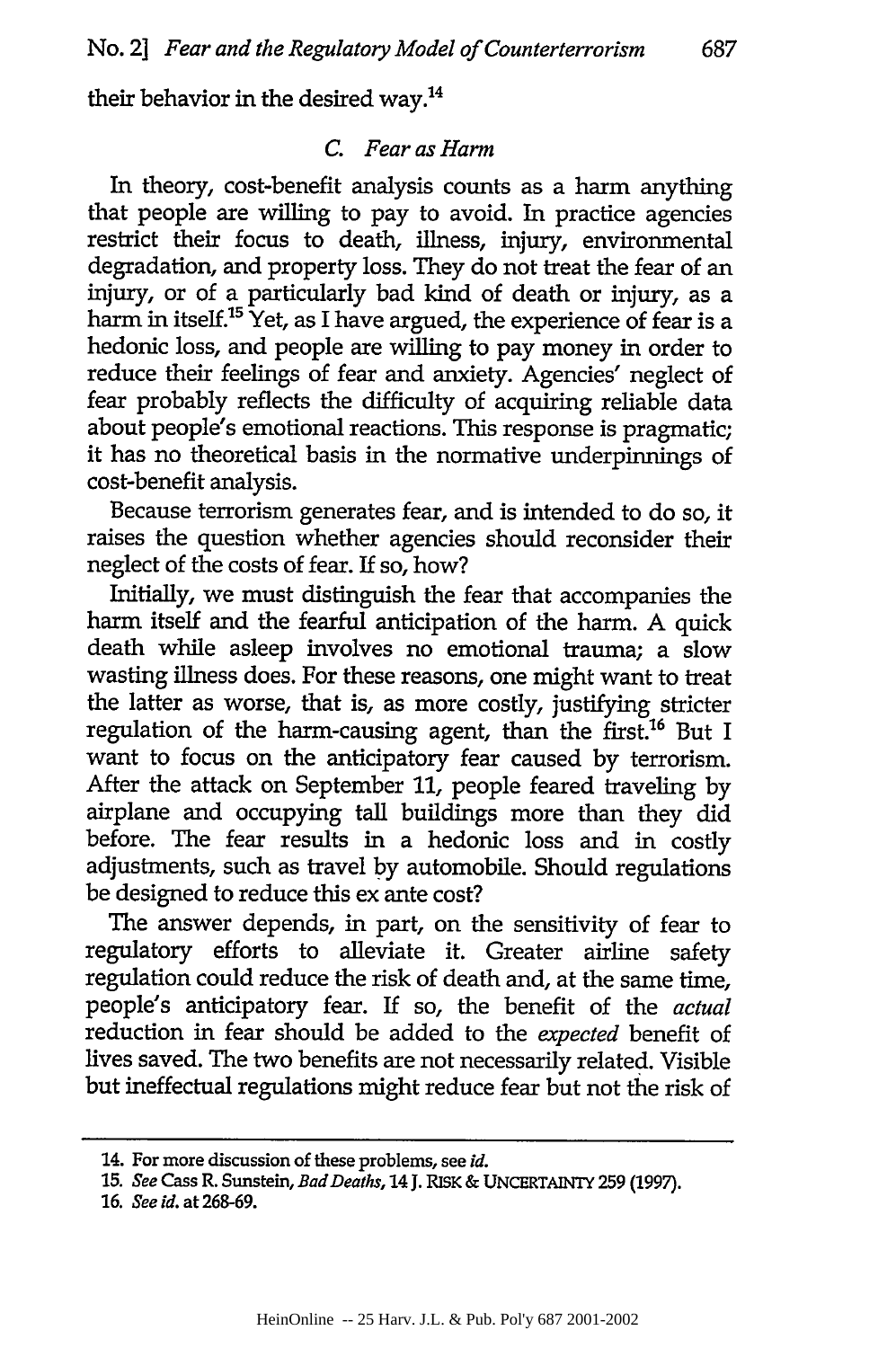death, and invisible but effective regulations might reduce the risk of death but not the fear. The two potential benefits of a regulation, reduction of fear, reduction of injury and death, must be kept distinct.

There is, however, a complication. Fear of a risk appears often to diminish with time and continued exposure to the risk. People do not fear death by automobile accident as much as they fear less frequent kinds of deaths, apparently because they have become psychologically accustomed to this risk. If people can also become psychologically accustomed to small risks of anthrax infection or deaths in other kinds of terrorist attacks, then it might seem wrong to incorporate the fear into the costbenefit analysis. Costly, visible, intrusive regulation might be justified in the short term by fear, but not in the long term in light of people's capacity to adjust.

This is an attractive possibility, that over time terrorism will stop causing fear, and is no more special than an industrial accident. If so, it calls for no special regulatory response.

## *D. Fear and Contagion*

I have observed that terrorists aim to spread fear, but they are not so much interested in creating low-level anxiety as creating mass panic and confusion. A recent editorial in a medical journal points out that biological and chemical weapons have limited destructive potential: "[T]he purpose of these weapons is to wreak destruction via psychological means, by inducing fear, confusion, and uncertainty in everyday life... **.** It is customary to expect large scale panic if such weapons are ever effectively deployed or thought to be deployed."<sup>17</sup> The authors provide examples of such panics in the wake of the anthrax scare, where groups of people, primed by their anxiety about anthrax, would fall ill after being exposed to a harmless substance mistakenly thought to be a biological agent.<sup>18</sup> The psychological literature contains many descriptions of similar incidents in which numerous people fall ill after being exposed as a group to a substance mistakenly thought to be

**<sup>17.</sup>** Simon Wessely, Kenneth Craig Hyams **&** Robert Bartholomew, *Psychological Implications of Chemical and Biological Weapons,* 323 BRIT. MED. J. 878, 878 (2001). **18.** *See id.*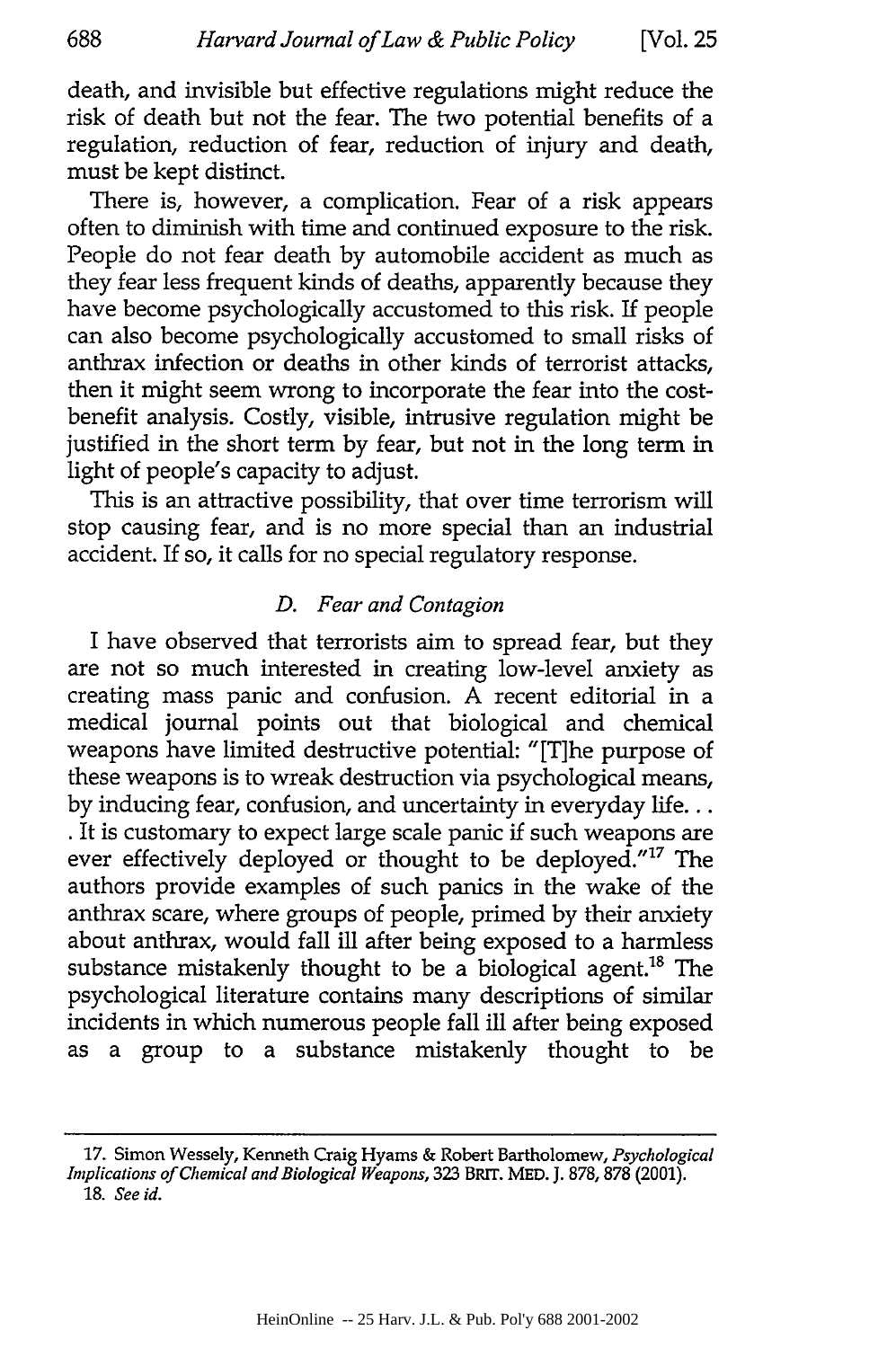dangerous.<sup>19</sup>

Some authors argue that governments aggravate the risks of panic by taking visible or unusual steps to combat the underlying risks of harm. Individuals are more likely to panic if they see government agents wearing protective suits, or chemical weapons detectors in subway stations.<sup>20</sup> More generally, one might argue that the risk of panic should act as a multiplier in any cost-benefit analysis: err on the side of regulation because a limited harm, such as a single death from anthrax, could provoke a large-scale panic in which people fall ill, degrade antibiotics as a result of overuse, deplete stockpiles of drugs, avoid public spaces, and refuse to open their mail. The benefits side of a cost-benefit analysis should include avoidance of mass panics as well as the material harms that might provoke them.

All of these suggestions, however, founder on the ambiguity of the phenomenon of panic. We do not know whether chemical weapons detectors would make people more prone to panic, because of false alarms, or less prone to panic, because of the enhanced safety against a remote but terrifying risk. And we have no way of choosing the proper multiplier, because we do not know the probability that a relatively small harm will provoke a mass panic.

Still, regulators' experiences with panics suggest some common-sense precautions. Most important is a rapid response to the terrorist attack and the dissemination of information about the nature of the threat.

## Ill. REGULATORY INSTRUMENTS FOR COMBATING TERROR

So far, I have assumed that regulators must take fear as a given and regulate against terrorism in a way that is sensitive to people's fears about terrorist risks. The argument above concluded that regulators might need to deviate from standard cost-benefit practice and take account of the hedonic cost of fear, the insensitivity of fear to objective probabilities, and the danger of mass panic.

Now, I ask whether regulators can pursue a more direct

<sup>19.</sup> *See, e.g.,* Schwartz, White & Hughes, *supra* note 11.

<sup>20.</sup> *See* Wesseley, Hyams & Bartholomew, *supra* note **17,** at 878.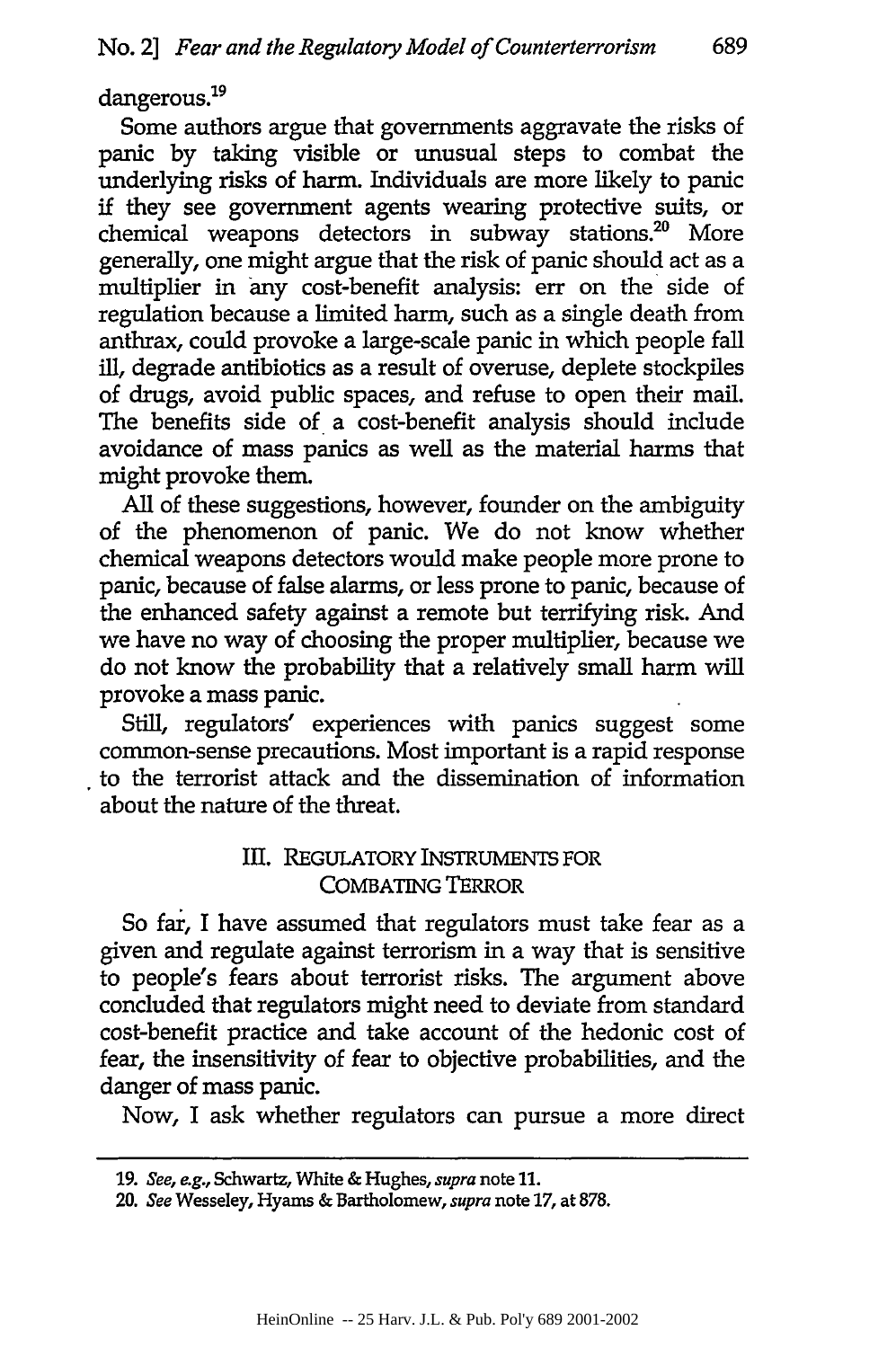690

course of action: regulate in a way that reduces fear rather than respects it. If people stop fearing terrorist risks more than the other risks of modern life, then terrorist risks become susceptible to standard regulatory practices. The option of reducing fear has many attractions, if it is possible: it reduces the hedonic cost of fear, closes the gap between subjective and objective probabilities, and decreases the risk of mass panic. Ordinary cost-benefit practice, focusing on death, injury, and property damage, and assuming knowledge of objective risks, would apply to regulation of terrorist risk, as it already does for many other risks. Most important, terrorism would lose some of its value to terrorists.

Although recent terrorist attacks bring the problem of public fear to the center of attention, the American government has had to deal with public fear long before September 11. Franklin Roosevelt's warning, "the only thing we have to fear is fear itself,"<sup>21</sup> was provoked by bank panics and the terrors of poverty and disorder during the Great Depression. Growing public awareness of cancer stoked people's fears about environmental degradation and the safety of food. The AIDS epidemic, reports of the Ebola virus, and mad cow disease all caused minor panics. Many people fear everyday activities such as driving, flying, and walking through an unfamiliar neighborhood that has a high crime rate. During the Cold War, people feared nuclear annihilation. And recently, although all but forgotten, many feared that nuclear power plants, electrical grids, airplanes, and the banking system would self-destruct on midnight of December 31, 1999, all victims of the so-called millennium bug.<sup>22</sup> In these and many other cases, public officials have had to struggle with public fear as well as the underlying threat to health and safety. A brief survey of their strategies will be helpful.

<sup>21.</sup> Franklin **D.** Roosevelt, First Inaugural Address (Mar. **4,** 1933), *in* **AMERICAN** RHETORICAL **DISCOURSE 720, 720** (Ronald F. Reid ed., **1998).**

*<sup>22.</sup> Year 2000 Computer Problem: Did the World Overreact, and What Did We Learn?, Joint Hearing Before the Subcomm. on Gov't Mgmt., Info., and Tech. of the House Comm. on Gov't Reform, and the Subcomm. on Tech. of the House Comm. on* Sci., 106th Cong. (2001).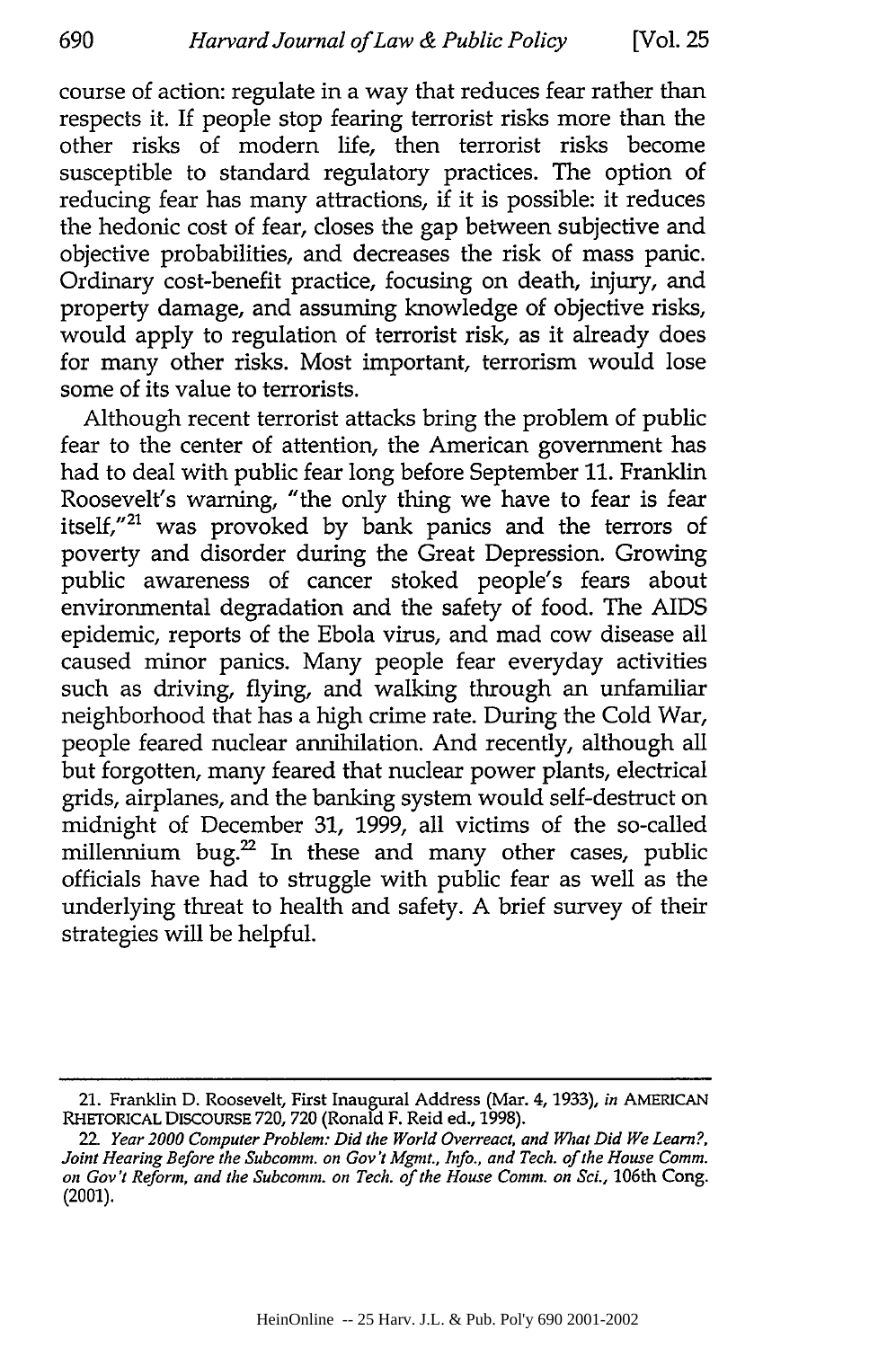## *A. Information*

I observed that people gripped by fear misestimate risks, so informing them of the magnitude of risks might have little benefit, as long as they remain fearful. Yet fear itself sometimes declines when authorities distribute information about the risks involved. Fears about Y2K diminished as the public learned that the functioning of airplanes, nuclear power plants, and electrical grids does not depend on chronological clocks, or that these systems can be fixed, and, further, that fixes can be easily tested by turning the clocks ahead. Learning that a risk is small, or smaller than everyday risks to which one is accustomed, can calm a person.

But there are limits to the value of information. First, authorities do not always have the relevant information, and the disclosure that they do not have the information can cause people to panic. The anthrax panic resulted, in part, from the government's ignorance about the source of the anthrax letters and its initial confusion about the technological grade of the samples.

Second, authorities often have limited information that is consistent with dangers that are greater than those already feared by the public. If the government reveals this information, panic might result; but if the government does not reveal this information and it later comes out, the government's credibility will decline. Government officials knew early on that highly processed anthrax can be used to kill thousands of people, but they chose not to stress this fact in order to avoid a panic.

Third, the government can reveal information only if the public trusts it.<sup>23</sup> But how does the government maintain its credibility?

## *B. Maintaining Credibility*

There are two main ways of maintaining and enhancing credibility. The first is signaling, through which the government official subjects himself to a cost if his statements **turn** out to be false. The head of the **FAA** alleviated concerns

**<sup>23.</sup>** *See* Paul Slovic, *Trust, Emotion, Sex, Politics, and Science: Surveying the Risk Assessment Battlefield,* **1997 U. CHI. LEGAL** F. **59.**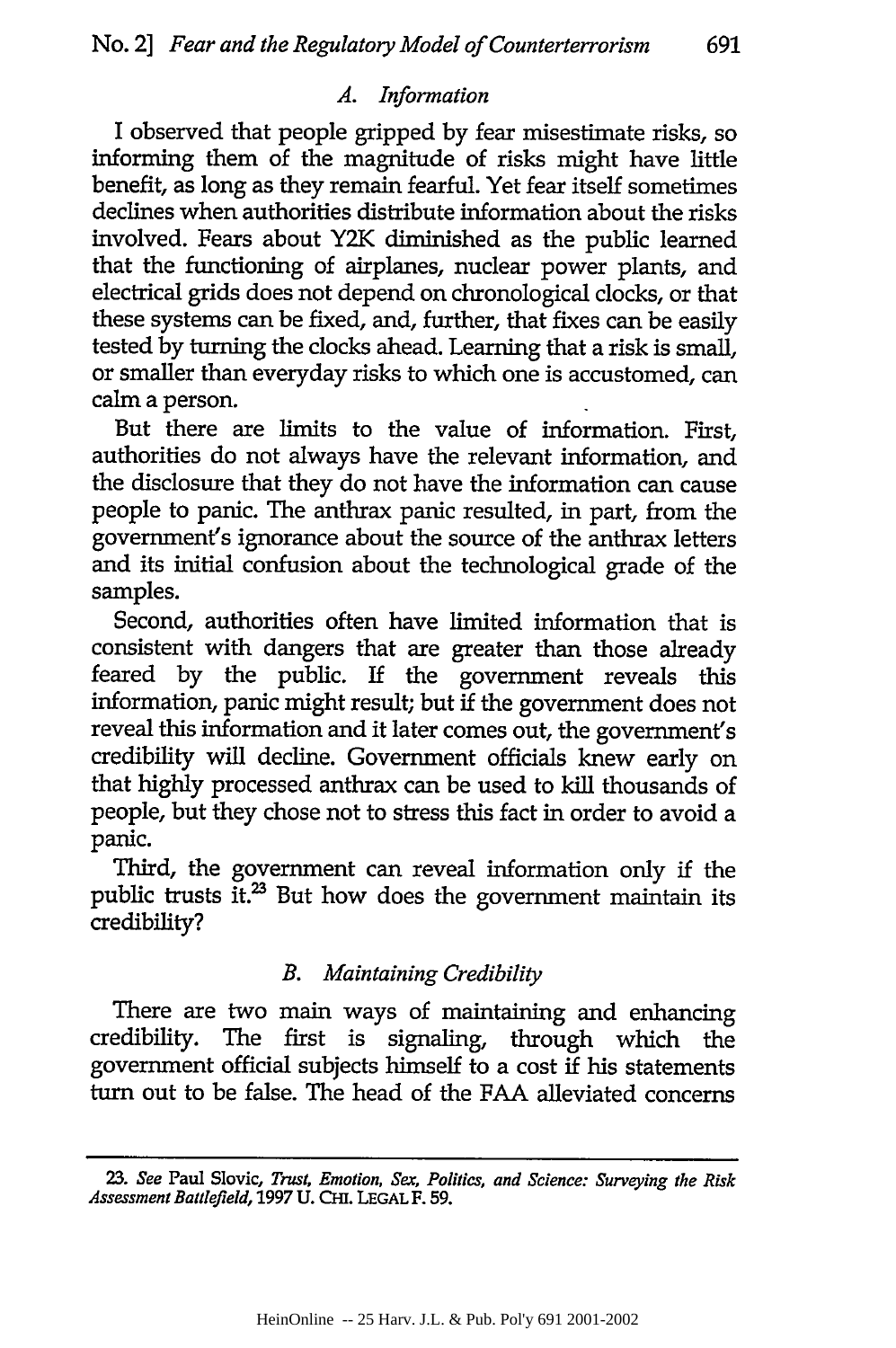about aircraft safety during the Y2K scare by promising to board a flight that would be in the air at midnight, December 31, 1999. $^{24}$  People reasoned that if this official did not believe her own statements, she would not take the flight.

The second way of maintaining or enhancing credibility is to be repeatedly correct, and consistent. Certain agencies in the U.S. government have excellent reputations for truthfulness, including the National Transportation Safety Board and the Centers for Disease Control. They established this reputation by being right again and again, and by resisting political pressures to stretch the truth. During the Y2K scare, government officials gave consistent stories, and it was important that their stories were also consistent with the views of most independent experts.

Establishing credibility, however, is not always easy. Signaling requires that the official know the truth, and also that he has an opportunity to place his life or his political future on the line. President Bush tried to send a signal by refusing, or implying that he refused, to be tested for anthrax; but unfortunately his statements were ambiguous, and in any event nobody thought he was likely to have been exposed to anthrax spores.

Being consistently right is also possible only if the official has the relevant information and is highly competent. Political leaders are not experts and are not always careful when they speak, so they can end up contradicting themselves and each other, as we have seen during the anthrax scare. Different agencies have jurisdiction over an event, and because they have different experts, different procedures, different standards of proof, and are subject to varying political pressures, they do not always make consistent statements. We have seen the CDC, congressional leaders, the head of the Office of Homeland Security, military officials, the FBI, and unnamed officials make different statements about the potency of the anthrax spores found in various locations. Because not everyone can be right, everyone's credibility suffers.

<sup>24.</sup> Stephen Barr & Rajiv Chandrasekaran, *A* Dec. *31 Forecast: Mostly Empty* Skies; Few *Want to Party* in *the Air,* WASH. POST, Nov. 17,1999, at **Al.**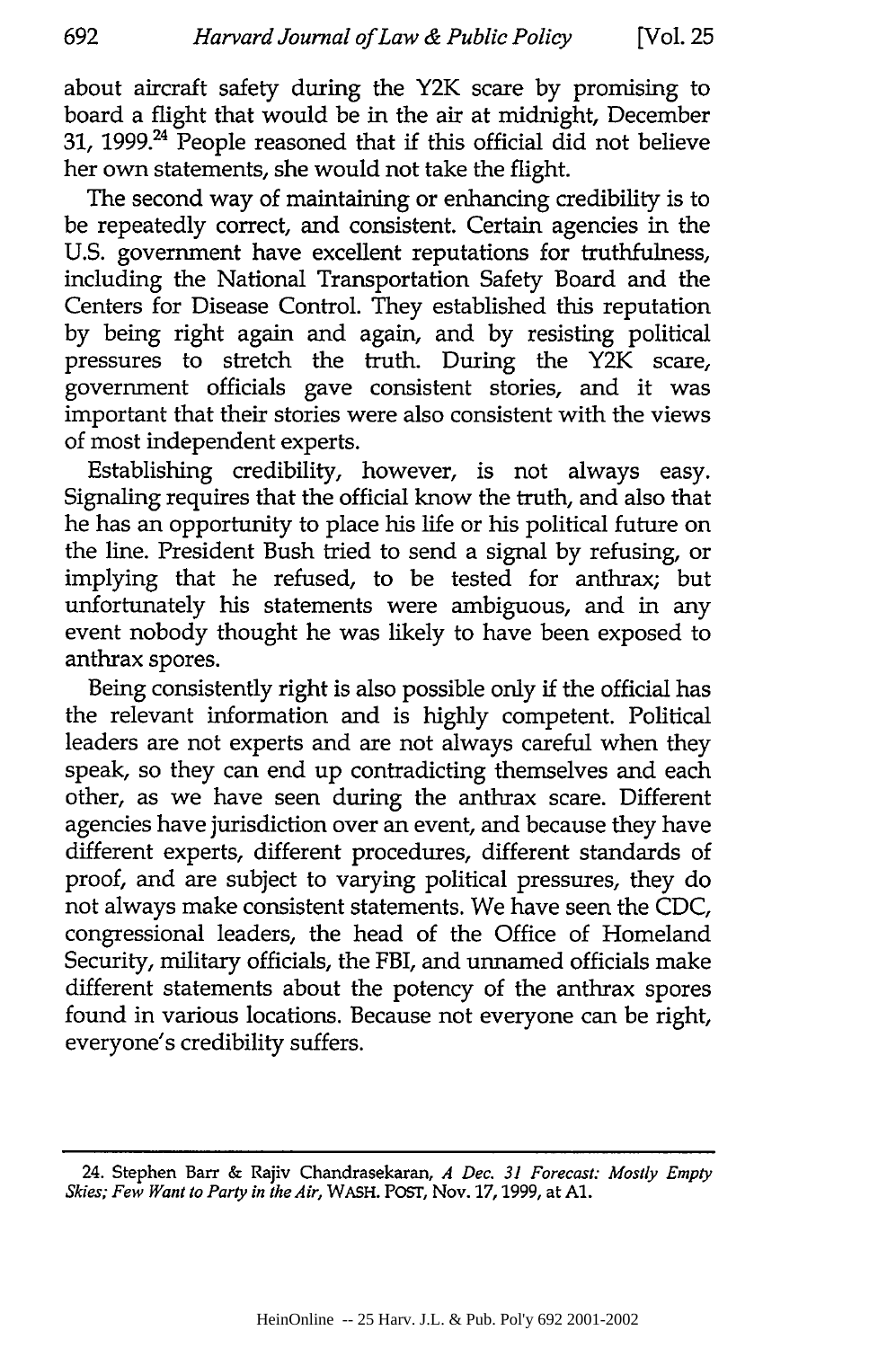## *C. Reassurance*

Officials reassure the public by telling it that there is little to worry about **if** one takes precautions, and the government has matters in control. Reassurance differs from information disclosure by involving an evaluative component: these are the facts, and they are not that bad. The power to reassure is subtle, and there is little to say about it at an abstract level.

Unfortunately, the power to reassure cannot be bureaucratized. Franklin Roosevelt had charisma, and was able to reassure the American public during the Great Depression and World War II. Mayor Giuliani has been reassuring because he seems highly competent, very much informed about the facts, candid, and emotionally involved. He has also put himself in harm's way. For calming the public, leadership counts more than regulation.

Reassurance can also conflict with information disclosure and maintaining credibility. Officials early in the anthrax scare sought to reassure the public with optimistic assessments of the extent of the danger; when the anthrax attack turned out to be more extensive and harder to control than first reported, the public was disillusioned. The officials lost credibility and sowed confusion about the nature of the threat. If the facts do not offer grounds for reassurance, or the public understands the threat as well as officials do, official reassurance might not be possible.

#### *D. Delay and Adjustment*

People have become accustomed to the risk posed by automobile and air travel, x-rays, various drugs, and vaccines. A large literature on why people fear some risks more than others shows that people fear new risks more than old risks.<sup>25</sup> When people spend a lot of time exposed to a risk, they put it out of their mind.

If there is a lag between the emergence of a new risk and people's adjustment to it, then the best policy will sometimes be to do nothing, and wait for people to adjust. This policy is not exactly do-nothingism, for it involves a special political

*<sup>25.</sup>* See HOWARD **MARGOLIS, DEALING WITH RISK: WHY THE PUBLIC AND THE EXPERTS DISAGREE ON ENVIRONMENTAL** ISSUES **(1997).**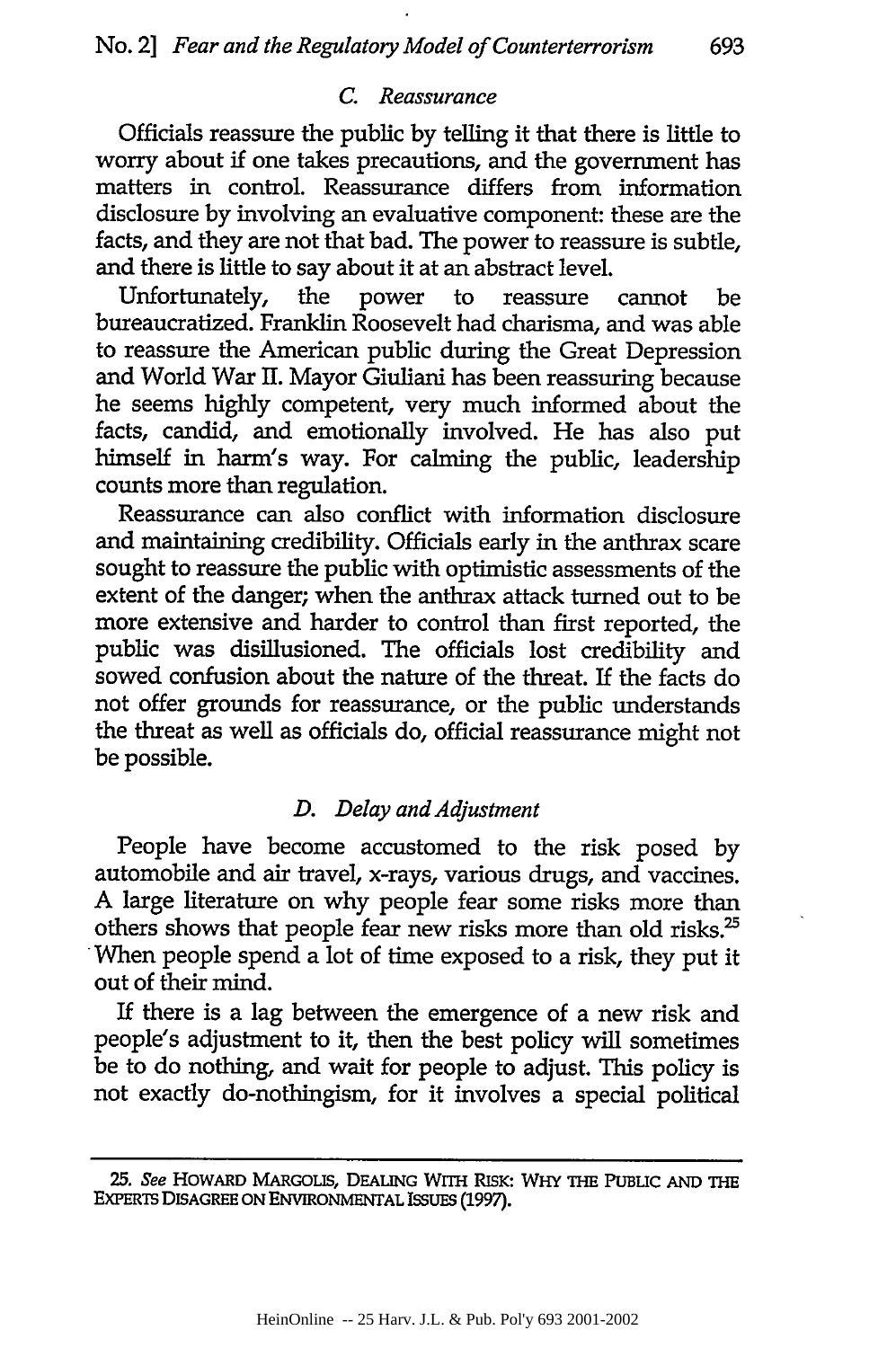skill, that of resisting calls for excessive or counterproductive measures before adjustment has occurred.26 We do not want officials to craft policy based on misperceptions caused by the public's fear of a new risk; we would prefer officials to resist political pressure and do nothing until the fear diminishes on its own.

## *E. Coercion*

Finally, government can respond to the misperceptions of a fearful public by coercing it. I mean by this that government can interfere with "irrational" responses to terrorist threat when these responses have harmful external effects. Consider, for example, panicked buying of Cipro and other antibiotics in response to the anthrax threat. In one sense, the individuals who buy Cipro are irrational because the risk that they are infected with anthrax is more remote than risks against which the same individuals do not take precautions. In another sense, buying Cipro is a psychologically compelling mechanism for coping with fear. But in either event, stockpiling Cipro poses a threat to the public health if not enough is left for people who are infected; also, if the purchasers ingest Cipro, its antibiotic properties will degrade. A logical response is to more strictly regulate the distribution of Cipro.

One problem with coercion is that it does not alleviate the psychological harm of fear. As a result, people continue to suffer an intrinsic harm, and their risk misperceptions might find outlets in other areas, such as purchasing gas masks that have no effect or refusing to open their mail. Another problem with coercion is that it is politically unpopular. That is the topic of Part IV.

## *F. An Example*

Consider the proposal that the entire U.S. population be vaccinated against smallpox. Experts are critical of the proposal because (1) the risk that terrorists have obtained, or will obtain, smallpox samples is very small; (2) the cost of developing an adequate supply of a vaccine is very high; (3) the existing vaccine, and especially diluted or newly developed versions,

**<sup>26.</sup>** *See* Clark McCauley, *Terrorism, Research and Public Policy: An Overview, in* TERRORISM RESEARCH **AND** PUBLIC PoLIcY **126,137-39** (Clark **McCauley ed., 1991).**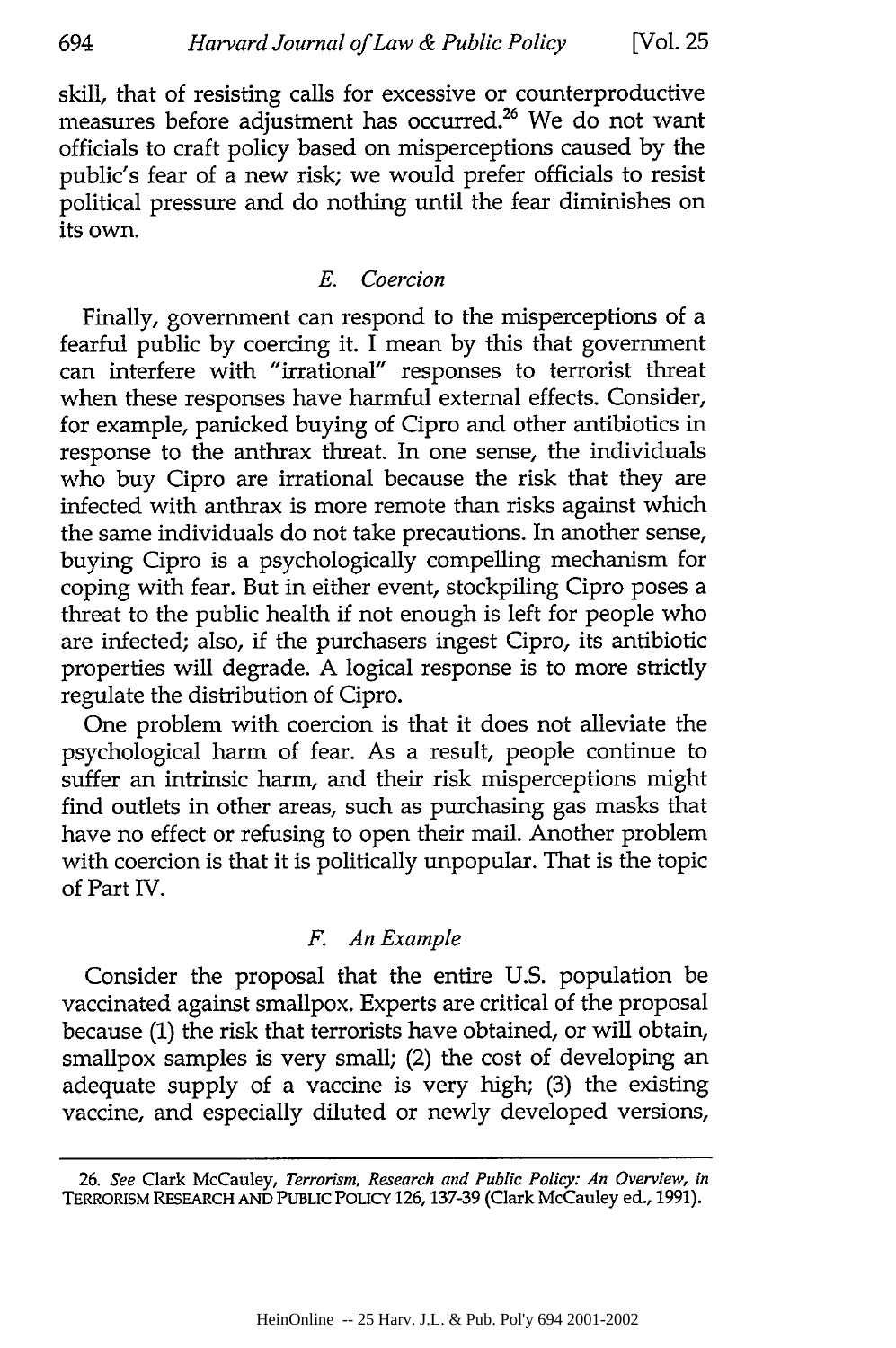can have severe side effects; and (4) a smallpox outbreak, while causing severe harm, could be contained through standard public health measures like isolation and limited vaccination of people in the affected area.<sup>27</sup> Further, one can add that (a) the fear of smallpox might wane over time, and so people will stop taking unnecessary precautions; (b) the fears of a vaccinated population might be displaced to another threat, like nerve gas, with no gain in psychological well-being; (c) more limited forms of regulation, such as information disclosure or the creation of safe rooms (as in Israel), might eliminate some unnecessary or ineffective precautions.

But one must ask a further question, which is whether limited forms of regulation falling short of universal vaccination would calm public fears, thus making people subjectively better off, less anxious, and less prone to taking irrational precautions. Stubborn anxiety-provoked misperception about the current risks might cause people to avoid public spaces, purchase gas masks, move to isolated areas, and take other costly or ineffective precautions. In addition, the hedonic cost of anxiety is a harm worth eliminating if vaccination is not too costly and has the desired psychological effect. Finally, even a limited outbreak of smallpox could cause a mass panic, leading to paralysis of the government and the economy. For better or worse, the U.S. government is headed toward universal vaccination.<sup>28</sup>

## IV. BUREAUCRATIC REFORM?

#### *A. Government Vulnerability To Fear*

Most experts argue that risk regulators should discount the public's inaccurate views and issue scientifically responsible regulations; risks should be evaluated by objective criteria and not public fears. Although this position is more attractive than the contrary view that the public's views are more correct than scientists', it does overlook the problem of public resistance. In implicitly assuming that officials have free rein to regulate, it

<sup>27.</sup> *See* Carol Vinzant, *Scar Search; Amid Smallpox Fear, Many Seek Signs of Childhood Shots,* WASH. POST, Nov. 20, 2001, at Fl.

**<sup>28.</sup>** David Brown, *U.S. Wants the Smallpox Virus Preserved for Further Research,* WASH. POST, Nov. 17,2001, at **A9.**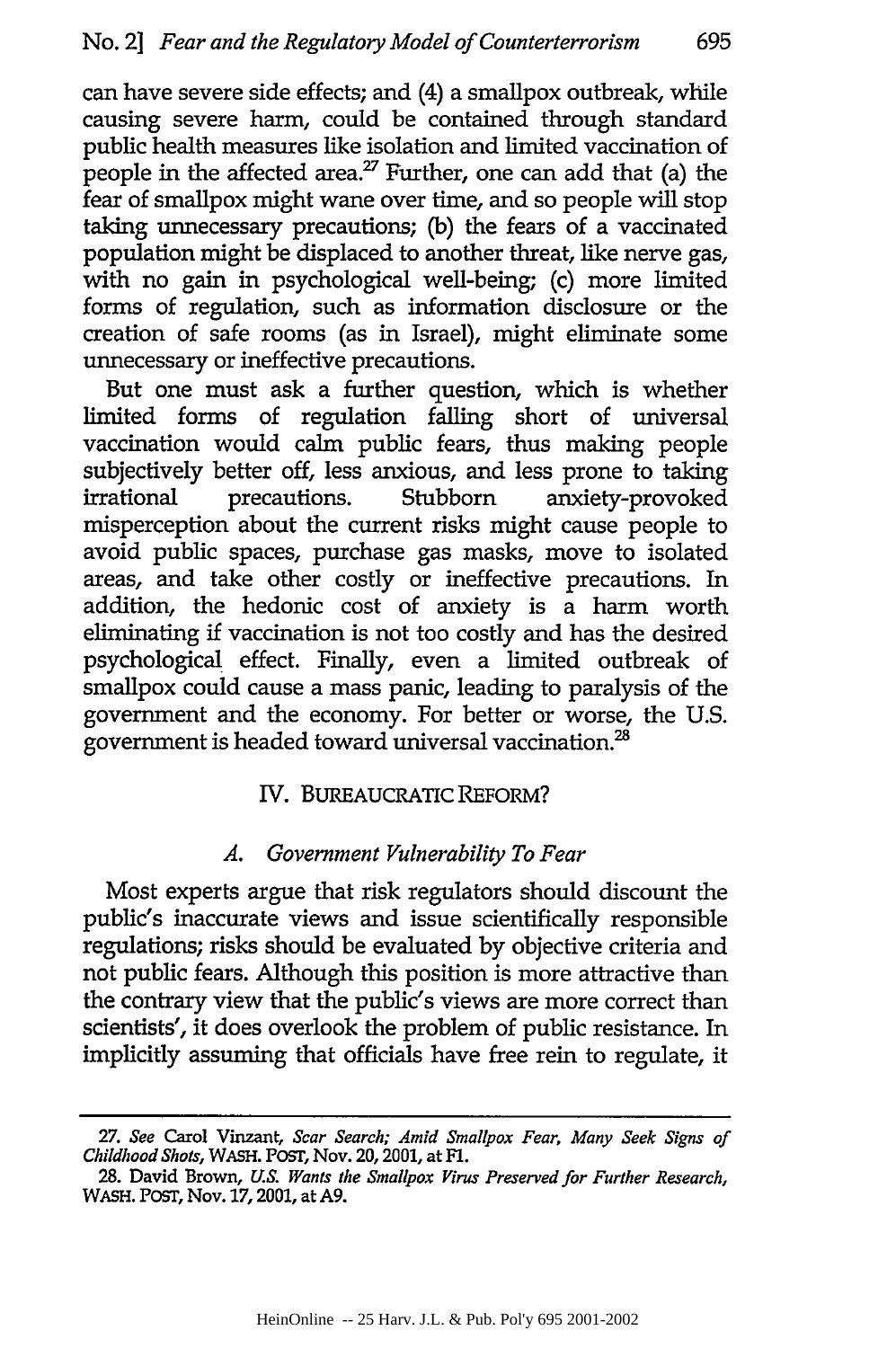overlooks that in a democracy the public is in the saddle. When the public is terrified, elected officials gallop.

This problem is distinct from the concern that public officials will, when afraid, make the same errors that the public does. If this is true, then the game is up, though there might be institutional mechanisms for ensuring that cooler heads have authority during mass panics.

On the problem of government deference to public fear, or even politicians' stirring up of public fears for political gain, the record is not reassuring. Regulatory responses to nuclear power, toxic waste dumps, pesticide use, and biotechnology are often driven more by public fear than scientific understanding.<sup>29</sup>

For similar reasons, a democratic government is particularly vulnerable to fear spread by terrorism. If the public panics, officials who do not panic must still, to some extent, implement policy that the public wants. Yet there are grounds for hope. If terrorism can be normalized, brought into line with the other threats of modern life, and treated like these other objects of government regulation, then people might not react to it irrationally. One attraction of the regulatory model of counterterrorism, compared to the military model and the law enforcement model, is that it seeks to normalize the risk of terrorism. If it succeeds, then it might make terrorism less terrifying for citizens, and less valuable for terrorists.

## *B. Institutional Reform: A Counterterrorism Regulatory Agency?*

Either a special government agency or existing agencies must enact regulations to reduce the risk of terrorist attacks or the resulting harm. Indeed, agencies are already doing this; some examples were given in the introduction. But agencies must also adjust. Because terrorists constantly change their strategies in order to keep the public off guard, agencies must respond more quickly than they are accustomed to, and this might mean that procedural protections and judicial oversight should be limited. In addition, because terrorists are more concerned with sowing fear than causing harm, agencies must pay special

**<sup>29.</sup>** For several examples, see Timur Kuran and Cass R. Sunstein, *Availability Cascades and Risk Regulation,* **51 STAN.** L. REV. **583, 691-703 (1999).**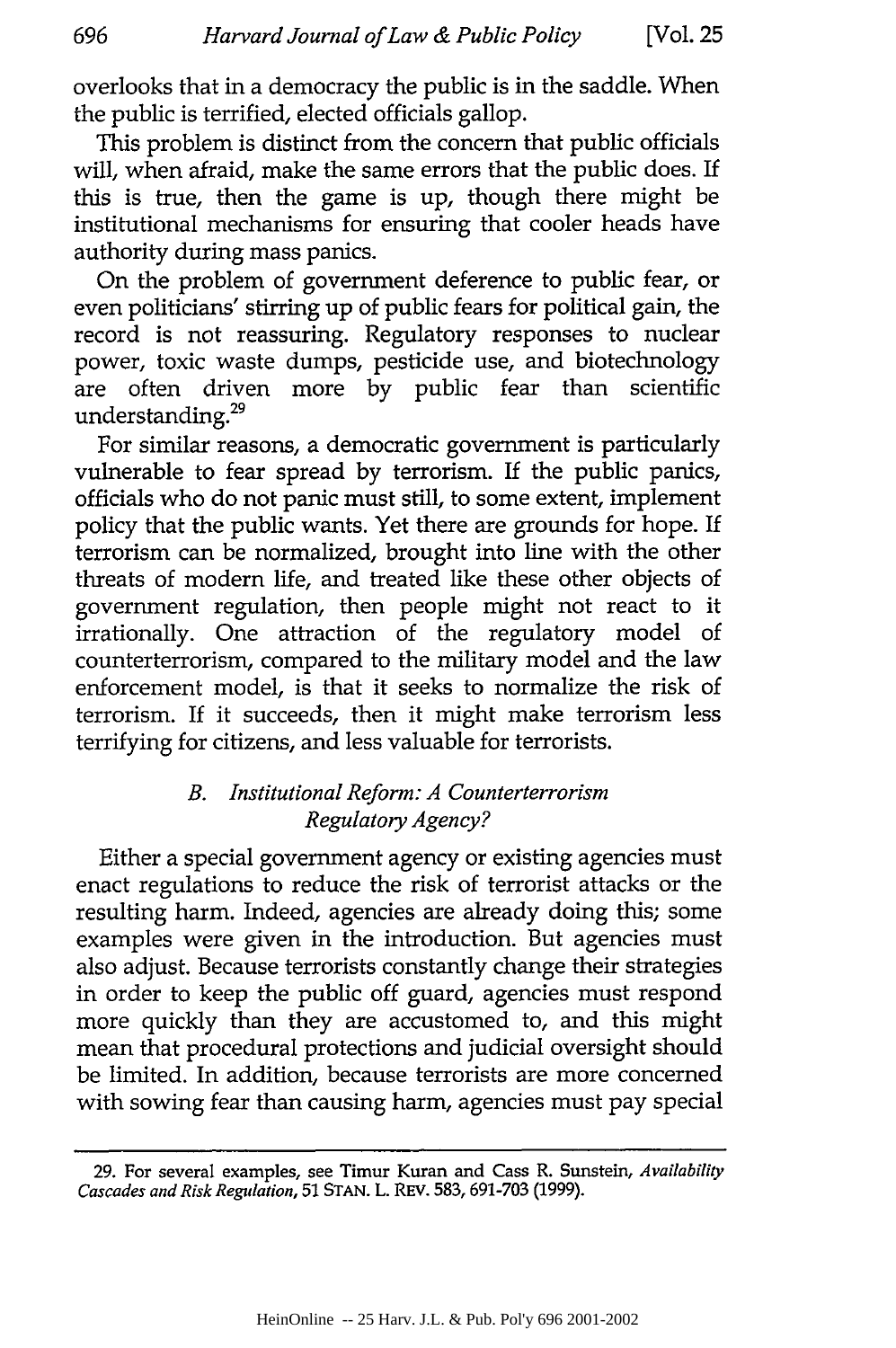attention to the psychology of fear.

Currently, jurisdiction over terrorist risks is divided among many government agencies. The division of labor creates worries about the ability of agencies to regulate terrorist risks. The proper regulation of ventilation systems in office buildings could depend on regulations of the use of vaccines and antibiotics, and yet institutional rivalries or simply the cost of coordination might prevent OSHA, FDA, and CDC from effective cooperation. There is nothing new about the interdependence of the agencies and the overlap jurisdictions, but the terrorist threat, because terrorists are always searching for new vulnerabilities, heightens concerns about bureaucratic efficiency.

At the same time, a new "counterterrorism agency" vested with authority over all activities that are susceptible to terrorist risks would require radical changes in the current administrative structure, with dubious returns. Conflicts would not be eliminated but displaced. OSHA regulates ventilation in work-places already; if a new agency started regulating ventilation in workplaces likely to be subject to terrorist attacks, and not others, OSHA's job would be enormously complicated.

At this early stage in the war on terrorism, then, it might make sense to create a centralized agency that has the power to intervene in the rulemaking of other agencies, to fund research, to coordinate regulatory activities, to sift intelligence, and to publicize the government's counterterrorist activities. The bureaucracy had been inching toward this solution even before the September 11 attack. The attack finally produced the Office of Homeland Security, the "focal point" or administrative center long recommended by GAO.<sup>30</sup> But many difficult questions remain. The Office currently has little formal power. Should it have the authority to direct agencies to issue needed regulations? Should terror-related regulations be subject to less judicial review, given their time sensitive nature? Should they be shielded from information disclosure rules? Here we see, as we have seen in the law enforcement context, the possibility that traditions of open government might need to yield to the exigencies of security. These questions, and many others, will need to be worked out as experience accumulates.

**<sup>30.</sup>** *See* **U.S. GEN.** AcCOUNTING **OFFICE,** *supra* note 6.